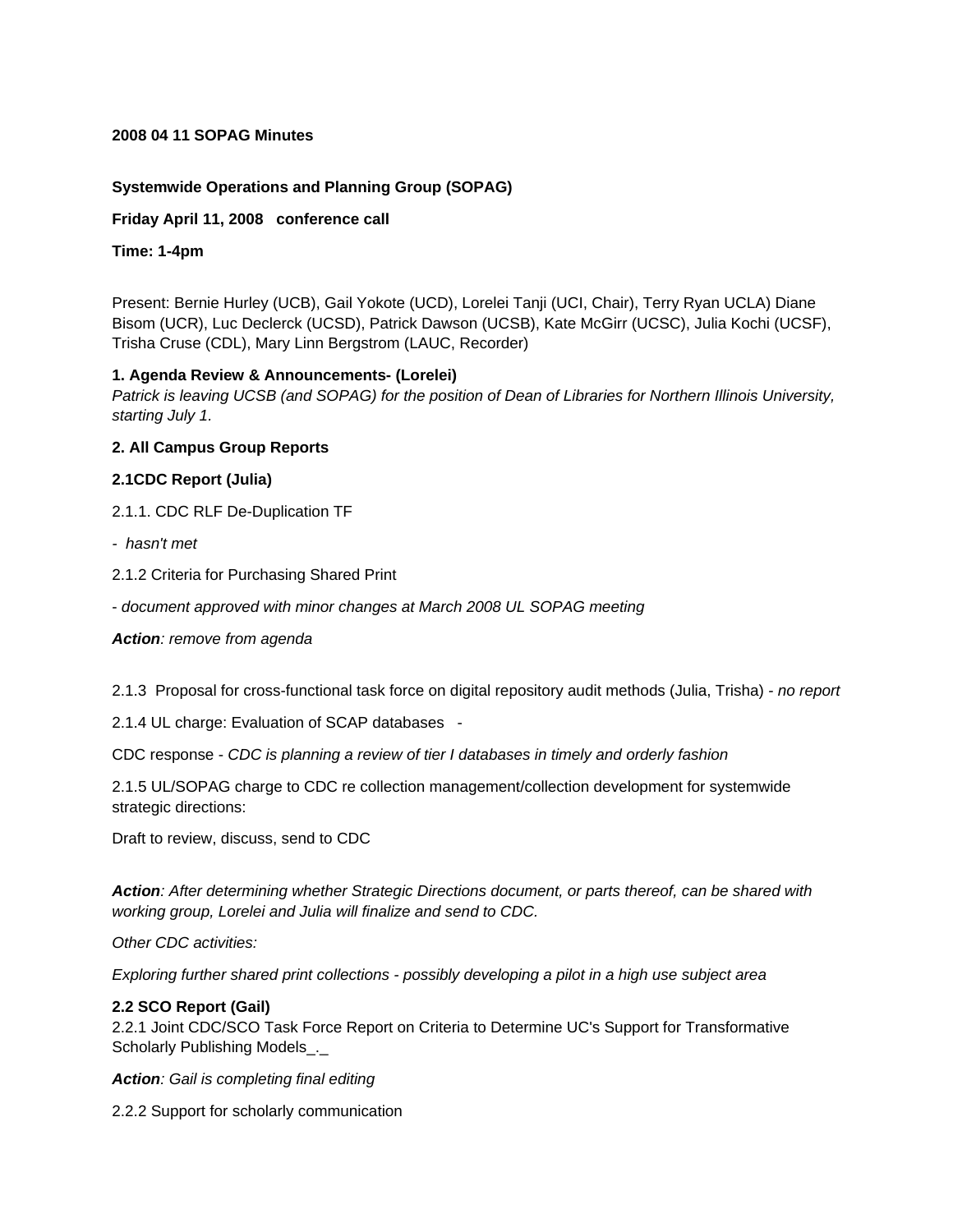Placeholder for SCO Job Description *Action: Job description in final draft phase - target date next week to email to SOPAG*

*FYI - UCOP office of research is sponsoring UC webinar April 17 re: NIH public access mandate*

### **2.3HOPS Report (Patrick)**

*Catherine Friedman - incoming Chair*

2.3.1 A Charge for HOPS on Public Services a. Charge from ULs to SOPAG re Future of Public Services

*HOPS hopes to have revised report prepared for May ULs meeting -*

*Action: HOPS will send edited document to SOPAG by May 1*

2.3.3 Mass Digitization Outreach Charge - FAQs

*Posted on Inside CDL* \_ <http://www.cdlib.org/inside/projects/massdig/>

## **2.4HOTS Report (Luc)**

2.4.1 UL charge: Assessment of potential cost savings in the Shared Cataloging Program

*Reviewed UL's response to HOTS re SCP budget cuts*

*Discussing reprint deposits in RLFs*

*Discussing issues associated with the practice of creating duplicate bibliographic records for Special Collections materials.*

## **2.5 LTAG Report (Terry)**

*No report - Face to face meeting in March - Conference call planned in June. Considering RSC proposal to conduct workshop on emergency preparedness*

## **2.6 RSC (Gail)**

2.6.1 UL charge: Assessment of potential cost savings for Tricor delivery

RSC reponse

*No Report*

#### 2.6.2 Proposal for Emergency Preparedness Workshop

*Intent: to develop comprehensive systemwide response to emergencies, with swift resumption of services; address need for tools, resources, training models, resource sharing, legal issues*

*Action: Proposal will be returned to Preservation Advisory Group (PAG) and HOPS for review and completion of workshop proposal form*

**3. A Structure for Implementing UC Libraries Collaborative Projects (Kate and Bernie)**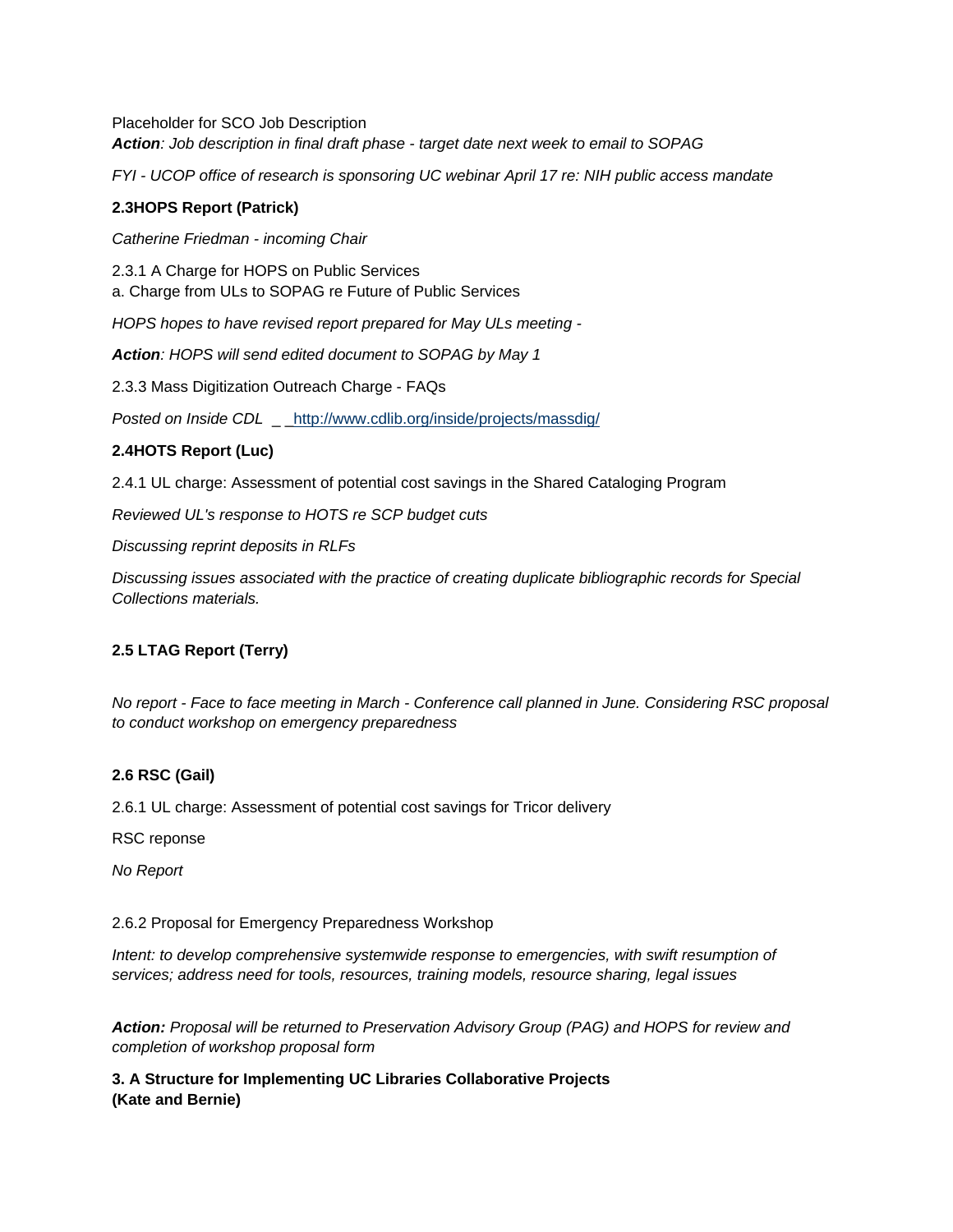b. Discuss topic of project management training. Review UCSF project management training documents on SOPAG wiki

*Discussed how to define and disseminate baseline knowledge/expertise and develop standard skill sets across the system. UCSF project planning modules on wiki is a model.*

*Action: Kate, Diane, Julia, Mary Linn will discuss with Joan Starr - Kate will lead (draft rough charge)*

**4. e-dissertations (Trisha)** CDL ETD TF revised draft charge Discuss TF members?

*Trish in discussion with UCSD*

### **5. Task Force Reports**

### **5.1 Bibliographic Services Task Force (Terry)**

a. March 17 release and testing plans b. Launch Packet *In final testing 'pre-release' phase Action: think positive thoughts May 9 Users Council meeting - Ellen Meltzer will preview Next Gen Melvyl -*

*Assessment task group - usability testing scheduled in May*

*UCSB has completed reclamation project - UCB also working on theirs*

## **6. Digital Library Workshop (Luc, Julia, Trish, and Bernie)**

*Action: SOPAG will continue with a structured discussion next month.*

## **7. Report onCDL Related Items (Trisha)**

7.1. MELVYL

Google Book Search Announcement

*Action: SOPAG approved moving Google Book Search into production in Melvyl (April 25)*

7.2.1 ERMS

 *There was discussion about ERMS systems.*

7.2.2. Counting California (nothing to report)

7.2.3 Digital Preservation Pilot Project

Background Information

Pilot Project Plan

*CDL working with ULs to determine cost of digital preservation - cost components: preservation, new formats, capital costs, direct operating costs -*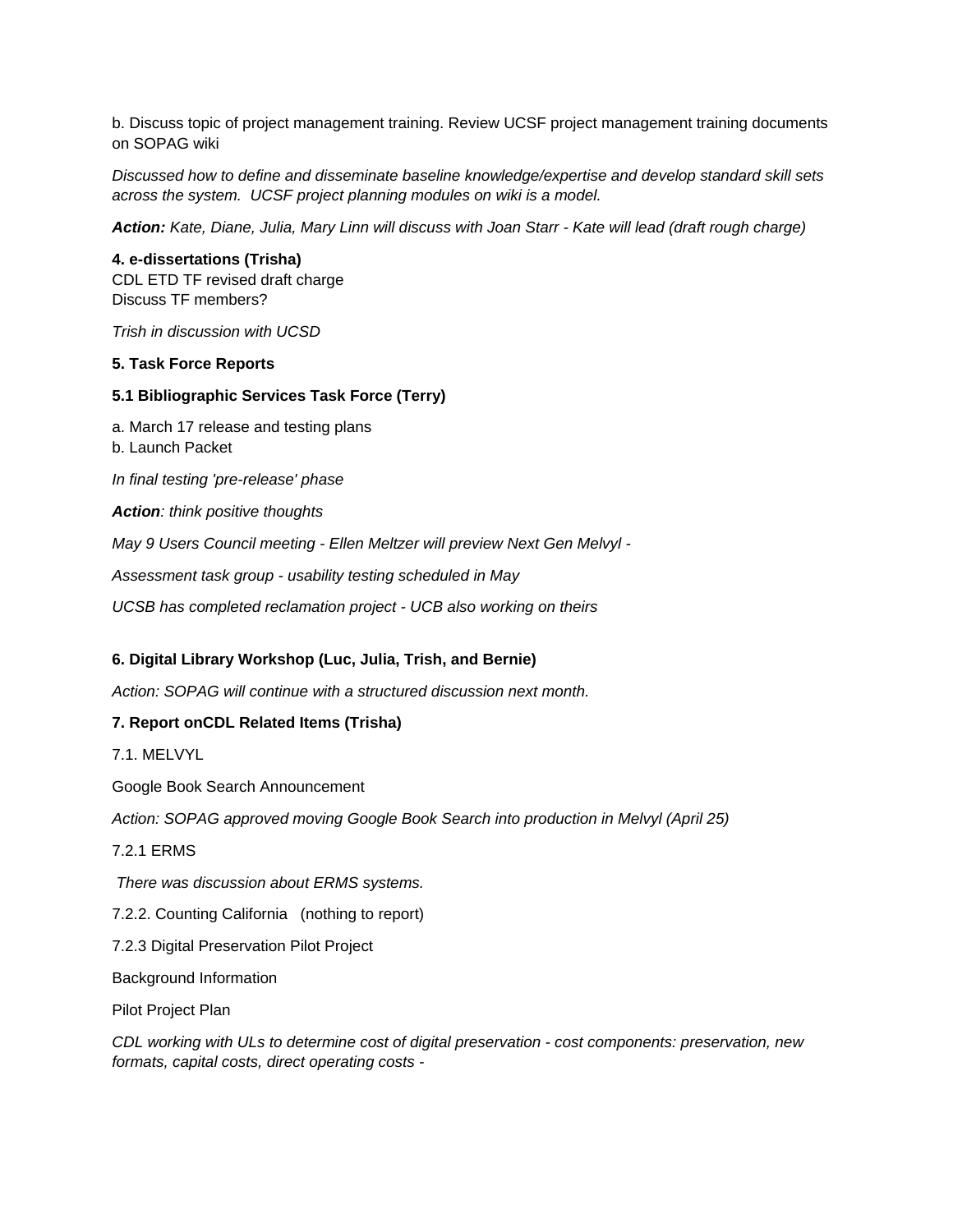*Purpose of pilot: Determine fixed and variable costs, validate costing model, provide data to make more accurate projections*

*Action: Trish will accept proposals for additional collections - high use collections would be of interest*

### *Web Archiving moving into production June 1 -*

*CDL will support campus allocations of 1 terabyte each*

*Campus roles:*

 *Institutional administration - create projects, declare/authorize access, create accounts, serves as main contact, prioritize projects (manage space)*

*Project administrator - curatorial*

*Action: Trish will share user guide*

*Establish accounts for test service*

*Continue discussion at next meeting (collection building: CDC role? Avoiding redundancy?*

 *Oversight?)*

7.2.4 Mass Digitization Update - FAQ & Mass Dig page on inside CDL project page

*Internet archive now has process for scanning folded pages*

*Additional collections in process: Foreign language materials, materials with unknown copyright status*

## **8. Systemwide Library Planning (Trisha)**

8.1 ULs charge to SOPAG re statistics for digital and shared collections - Discuss membership of a task force. Draft charge re statistics from Gary Lawrence *Action: for further discussion*

8.2 Systemwide Strategic Directions for Libraries and Scholarly Information at the University of California

**-** Strategic Themes

-Identify volunteers to provide input on various sections.

*SOPAG has charged CDC.*

*Action: Trish will ask Gary Lawrence what is needed*

**9. Pilot using Confluence wiki.** Discuss any further practices we wish to adopt.

## **10. Agenda items from SOPAG for ULs meeting (tbd May 16 or May 28)**

*SCO job description*

*Future of Public Services initiative*